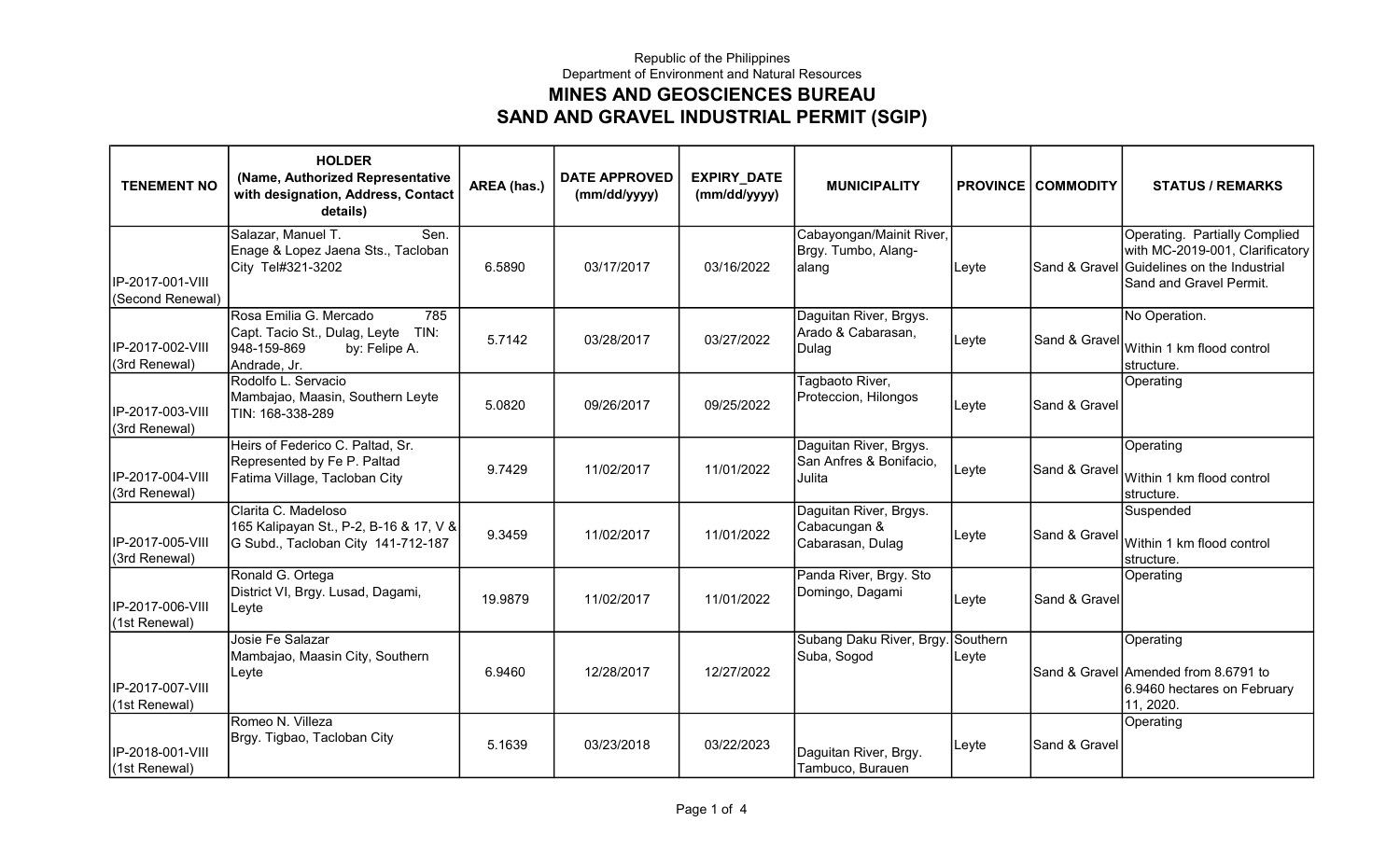| <b>TENEMENT NO</b>                                   | <b>HOLDER</b><br>(Name, Authorized Representative<br>with designation, Address, Contact<br>details)                                                         | AREA (has.) | <b>DATE APPROVED</b><br>(mm/dd/yyyy) | <b>EXPIRY_DATE</b><br>(mm/dd/yyyy) | <b>MUNICIPALITY</b>                                                         |       | <b>PROVINCE   COMMODITY</b> | <b>STATUS / REMARKS</b>                                                                                                                   |
|------------------------------------------------------|-------------------------------------------------------------------------------------------------------------------------------------------------------------|-------------|--------------------------------------|------------------------------------|-----------------------------------------------------------------------------|-------|-----------------------------|-------------------------------------------------------------------------------------------------------------------------------------------|
| IP-2018-002-VIII<br>(4th Renewal)                    | Conrada R. Villahermosa<br>Tel.#567-9730<br>Hilongos, Leyte<br>Fax#336-2066                                                                                 | 19.9653     | 06/01/2018                           | 05/31/2023                         | Salog River, Brgys.<br>Liberty & Proteccion,<br>Hilongos                    | Leyte |                             | Operating. Partially Complied<br>with MC-2019-001, Clarificatory<br>Sand & Gravel Guidelines on the Industrial<br>Sand and Gravel Permit. |
| IP-2018-003-VIII<br>(2nd Renewal)                    | Herminia A. Primer<br>San<br>Roque, Tanauan, Leyte                                                                                                          | 13.8653     | 06/07/2018                           | 06/06/2023                         | Marabong River, Ilihan,<br>San Jose West, Balatson,<br>and Pangdan, Burauen | Leyte |                             | No Operation<br><sub>∣</sub> Sand & Gravel│ <sub>Operator: Roberto Cecilia, Jr.</sub><br>Approved: July 21, 2020                          |
| IP-2018-004-VIII<br>(4th Renewal)                    | Catingub, Celedonia S.<br>33 Alegria Street, Ormoc City Tel#<br>561-8732                                                                                    | 12.9053     | 06/22/2018                           | 06/21/2023                         | New Bagongbong &<br>Sumaad River, Brgy.<br>Can-untog, Ormoc City            | Leyte | Sand & Gravel               | Operating                                                                                                                                 |
| IP-2018-005-VIII<br>(3rd Renewal)                    | Luz G. Ortega<br>District-IV,<br>Brgy. Lusad, Dagami, Leyte                                                                                                 | 8.9250      | 10/29/2018                           | 10/28/2023                         | Panda River, Brgy.<br>Maragondong, Abre &<br>Caanislagan, Dagami            | Leyte | Sand & Gravel               | Operating                                                                                                                                 |
| IP-2018-006-VIII                                     | Marc S. Echevarre<br>364<br>Cadiz St., Villa Del Rio, Brgy.<br>Bacayan, Mandaue City, Cebu<br>TIN: 183-803-717-001                                          | 9.2077      | 11/06/2018                           | 11/05/2023                         | Amagos River, Brgys.<br>Amagos & Liberty, Bato                              | Leyte | Sand & Gravel               | Operating                                                                                                                                 |
| IP-2018-007-VIII<br>(1st Renwal)                     | Adelfa A. Lagat<br>Brgy.<br>Maghubas, Burauen, Leyte T.I.N.:<br>116-046-359                                                                                 | 5.1717      | 12/04/2018                           | 12/03/2023                         | Marabong River, San<br>Jose East, Bilibol,<br><b>Burauen</b>                | Leyte | Sand & Gravel               | Operating                                                                                                                                 |
| IP-2018-008-VIII<br>(2nd Renewal)                    | Marisse G. Serafica<br>(7.3846)<br>Brgy. Luna, Ormoc City                                                                                                   | 7.227       | 12/12/2018                           | 12/11/2023                         | New Binto-an River, Brgy.<br>Doña Maria, Albuera                            | Leyte | Sand & Gravel               | No Operation.<br>Under new management.                                                                                                    |
| IP-2019-001-VIII<br>(1st Renewal)                    | Pantaleon E. Larrazabal (formerly<br>Lourdes P. Chua)<br>District 8, Bonifacio Street, Ormoc<br>Tel.#<br>City, Leyte,<br>09275902957<br>T.I.N.: 264-206-511 | 8.3064      | 01/18/2019                           | 01/17/2024                         | Panilahan River, Brgy.<br>Mahayahay, Ormoc                                  | Leyte | Sand & Gravel               | Operating                                                                                                                                 |
| IP-2019-002-VIII-<br><b>AMENDED</b><br>(2nd Renewal) | Alvin G. Basal<br>306<br>Madrid Street, Villa Del Rio<br>Subdivision, Bacayan, Cebu City,<br>Formerly: SUMO AGGREGATES,<br>INC./ Rodolfo L. Servacio        | 17.9898     | 04/05/2019                           | 04/04/2024                         | Salog and Tagbaoto<br>River, Brgy. Capudlosan,<br>Hindang                   | Leyte | Sand & Gravel               | Operating                                                                                                                                 |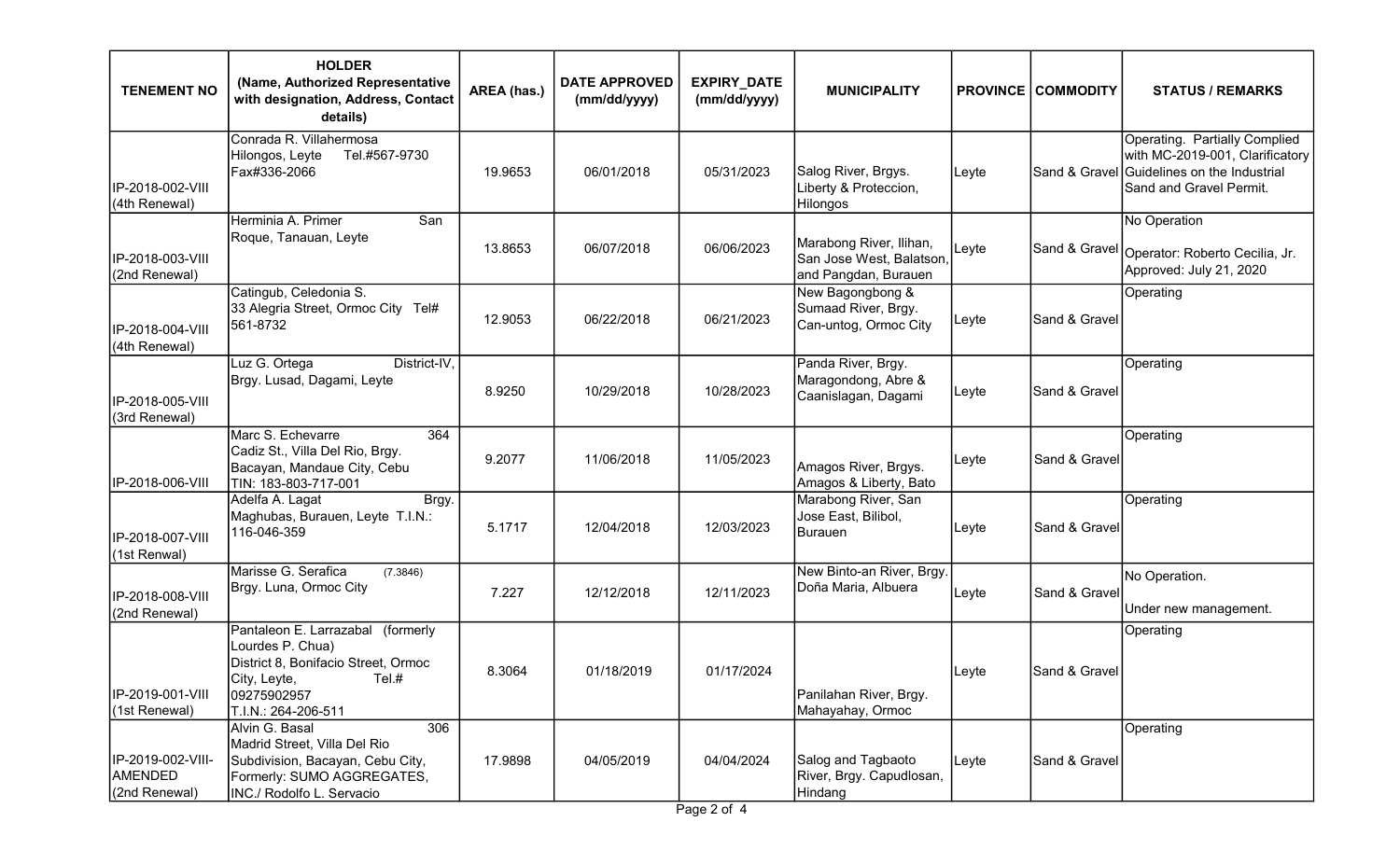| <b>TENEMENT NO</b>                            | <b>HOLDER</b><br>(Name, Authorized Representative<br>with designation, Address, Contact<br>details)                                          | AREA (has.) | <b>DATE APPROVED</b><br>(mm/dd/yyyy) | EXPIRY_DATE<br>(mm/dd/yyyy) | <b>MUNICIPALITY</b>                                                           |       | <b>PROVINCE COMMODITY</b> | <b>STATUS / REMARKS</b>                                                                                                                           |
|-----------------------------------------------|----------------------------------------------------------------------------------------------------------------------------------------------|-------------|--------------------------------------|-----------------------------|-------------------------------------------------------------------------------|-------|---------------------------|---------------------------------------------------------------------------------------------------------------------------------------------------|
| IIP-2019-003-VIII                             | Majestic Earth Core Ventures, Inc.<br>423 M.H. Del Pilar St., JRM Bldg., San<br>Rafael, Montalban Rizal<br>by: Michael T. Defensor-President | 10.1545     | 06/06/2019                           | 06/05/2024                  | Kinawan River, Bgy. San<br>Joaquin, Calbayog City                             | Samar | Sand & Gravel             | No Operation.                                                                                                                                     |
| lIP-2019-005-VIII<br>(1st Renewal)            | Rainier D. Mancera<br>Brgy.<br>Guindapunan, Palo, Leyte<br>TIN:<br>925-868-738-000                                                           | 18.2058     | 07/08/2019                           | 07/07/2024                  | Binahaan River, Brgy.<br>Bahay, Rizal & Sto.<br>Domingo, Pastrana &<br>Dagami | Leyte | Sand & Gravel             | Operating                                                                                                                                         |
| IP-2019-006-VIII<br>(1st Renewal)             | Rodolfo M. Maat<br>153<br>Rosario St., District-II, Julita, Leyte<br>TIN: 918-271-855-000                                                    | 5.2109      | 07/08/2019                           | 07/07/2024                  | Daguitan River, Brgy.<br>Tagkip, Julita                                       | Leyte | Sand & Gravel             | No Operation.<br>Just resolved conflict with<br>landowners                                                                                        |
| IP-2019-007-VIII                              | Josephine S. Echevarre<br>364 Cadiz Street, Villa Del Rio, Brgy.<br>Bacayan, Mandaue City, Cebu<br>TIN: 275-374-483                          | 18.1100     | 10/9/2019                            | 10/8/2024                   | Salog River, Brgy. Canha-<br>ayon, Hindang                                    | Leyte | Sand & Gravel             | Operating                                                                                                                                         |
| IP-2019-008-VIII<br>(3rd Renewal)             | Familia Homes, Inc.<br>Cabangcalan, Mandaue City, Cebu<br>TIN: 005-106-150                                                                   | 9.7237      | 10/14/2019                           | 10/13/2024                  | New Panilahan River,<br>Brgy. Sherwood, Albuera                               | Leyte | Sand & Gravel             | No Operation.<br>Under new management.                                                                                                            |
| IP-2020-001-VIII-<br>AMENDED<br>(4th Renewal) | Rogelio F. Villahermosa Hilongos,<br>Tel.#567-<br>Leyte<br>9730<br>Fax#336-2066                                                              | 13.0981     | 08/13/2020                           | 08/12/2025                  | Salog River, Brgys.<br>Lamak & Liberty,<br><b>Hilongos</b>                    | Leyte |                           | Operating. Partially Complied<br>with MC-2019-001, Clarificatory<br>Sand & Gravel Guidelines on the Industrial<br><b>ISand and Gravel Permit.</b> |
|                                               | Ma. Sheryl A. Azores<br>Brgy.<br>Tinambacan, Jaro, Leyte<br>Contact<br>TIN: 734-680-373<br>No.                                               | 12.7642     | 09/24/2020                           | 09/23/2020                  | Agong-ongan River, Brgy.<br>Uguiao, Jaro                                      | Leyte |                           | No Operation. For installation of<br>Crushing Plant<br>Sand & Gravel Operator: EZ Jones Inc.<br>Approved: December 18, 2020                       |
| IIPA-2020-003-VIII                            | Hannah Marie O. Lanoy                                                                                                                        |             |                                      |                             | Layog River, Brgy.                                                            |       |                           | No Operation.                                                                                                                                     |
| IPA-2020-004-VIII<br>(First Permit)           | Brgy. San Sotero, Javier, Leyte                                                                                                              | 18.1058     | 10/14/2020                           | 10/13/2025                  | Himamara, Mahaplag                                                            | Leyte | Sand & Gravel             |                                                                                                                                                   |
| IP-2020-005-VIII<br>(3rd Renewal)             | Daryl Dexter L. Julio/Cleto Tragura<br>254 P. Burgos St., Tacloban City<br>Cel.#:09186134798<br>TIN:<br>136-421-419                          | 12.9436     | 11/27/2020                           | 11/26/2025                  | Daguitan River, Brgy.<br>Dita, Julita                                         | Leyte | Sand & Gravel             | Operating                                                                                                                                         |